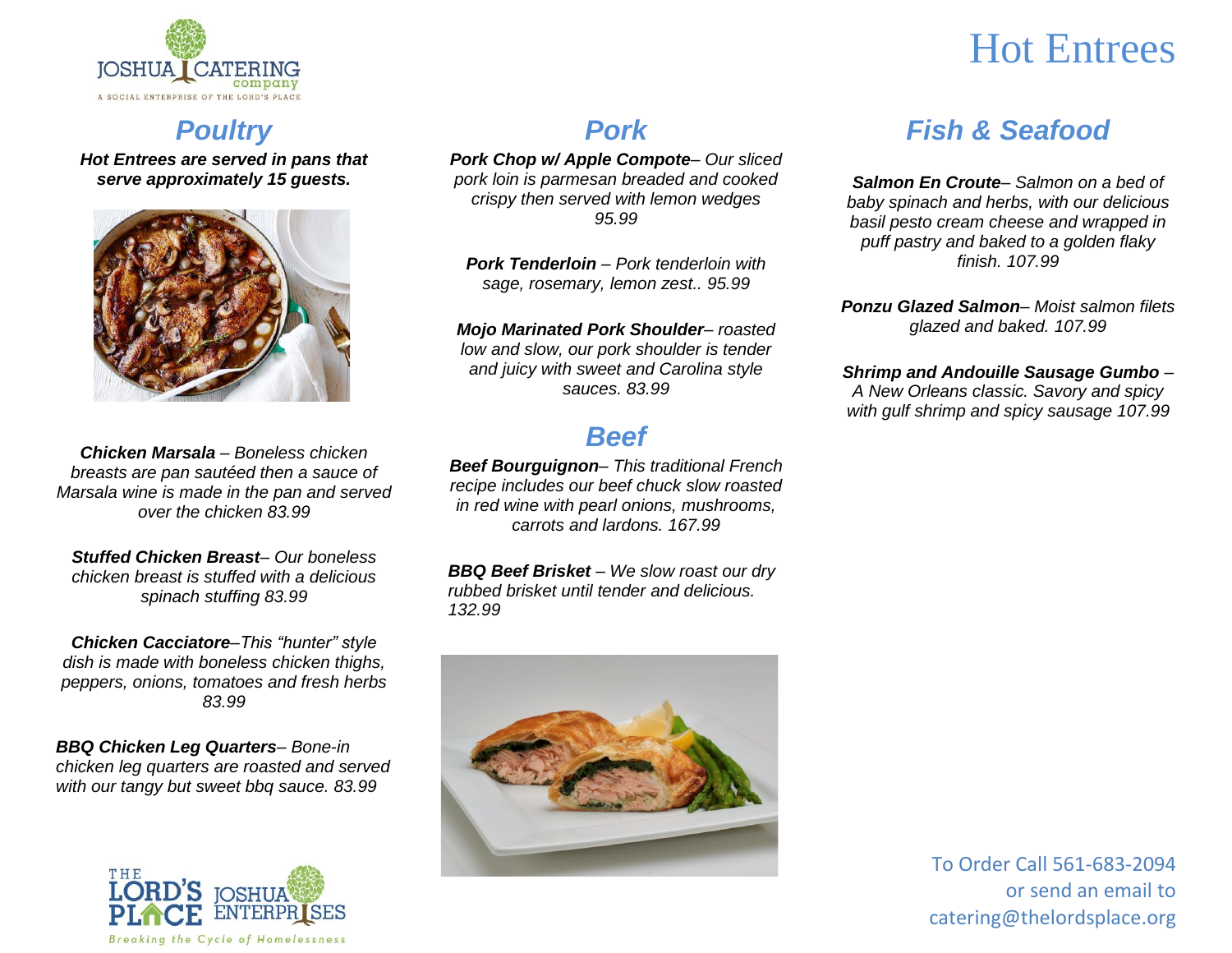

### *Pasta Entrees*

*Northern Italian Lasagnas using house red sauce and béchamel sauce;*

*alla Bolognese – Traditional beef 119.99 di Spinaci –Spinach (Vegetarian) 71.99*

*Cannelloni al forno – with ricotta and spinach 71.99*

*Baked Rigatoni – with sausage, béchamel, and tomato sauce 71.99*

*Macaroni & Cheese – ridged pasta with our house made cheese sauce topped with seasoned panko and baked to golden 95.99*

*Pasta Amatriciana – Ridged penne pasta with our spicy red sauce and parmesan reggiano cheese 71.99*

*Penne a la Joshua– Simple, fresh and delicious tomato and basil. 55.99*

*Veggie Penne Alfredo – With delicious Alfredo sauce, mushrooms, sun-dried tomatoes and peas. 63.99*

*Chicken Penne Alfredo- Chicken with our delicious Alfredo sauce, mushrooms, sundried tomatoes and peas. 71.99*



## *Side Dishes*

*Serves Approx 15 people*

*Potatoes– 47.99 Scalloped Mashed Roasted rosemary & Garlic Roasted with red pepper, onion, garlic, and herbs*

*Rice Pilaf– 47.99 Green Beans – 41.99 Brussel Sprouts – 47.99 Asparagus – 54.99 Vegetable Medley – 47.99 New England Style Baked Beans – 34.99 Broccoli - 54.99 White Rice – 47.99 Glazed Carrots- 47.99 Black Beans- 47.99*

# Hot Entrees

### *Side Green Salads*

#### *Priced Per Person (10 guest minimum)*

*Ensalada Diana– Arugula, shaved radicchio, with goat cheese, red seedless grapes, candied walnuts, thin sliced red onion and a fig balsamic vinaigrette 4.25*

*Pear & Gorgonzola– Our guests favorite, romaine, arugula and radicchio tossed with dried cranberries, candied walnuts, gorgonzola cheese, and pears. We recommend our raspberry lime vinaigrette 3.75*

*Hail Caesar! – Romaine lettuce, croutons and Parmigianno reggiano cheese. Caesar dressing 2.75*

*Garden Vegetable – Romaine, arugula, and raddichio with tomato wedges, seedless cucumber "coins" and shaved carrot. Try our ranch or balsamic vinaigrette 2.75*

*Café Joshua Cobb – Romaine, arugula, and raddichio with tomato wedges, diced chicken, avocado, crispy bacon, gorgonzola cheese, and hard cooked eggs 5.99*

*Opa Greek Salad – Romaine lettuce, kalamata olives, feta cheese, thin sliced red onion, pepperoncinni, and a dash or oregano. 3.59*

> To Order Call 561-683-2094 or send an email to catering@thelordsplace.org